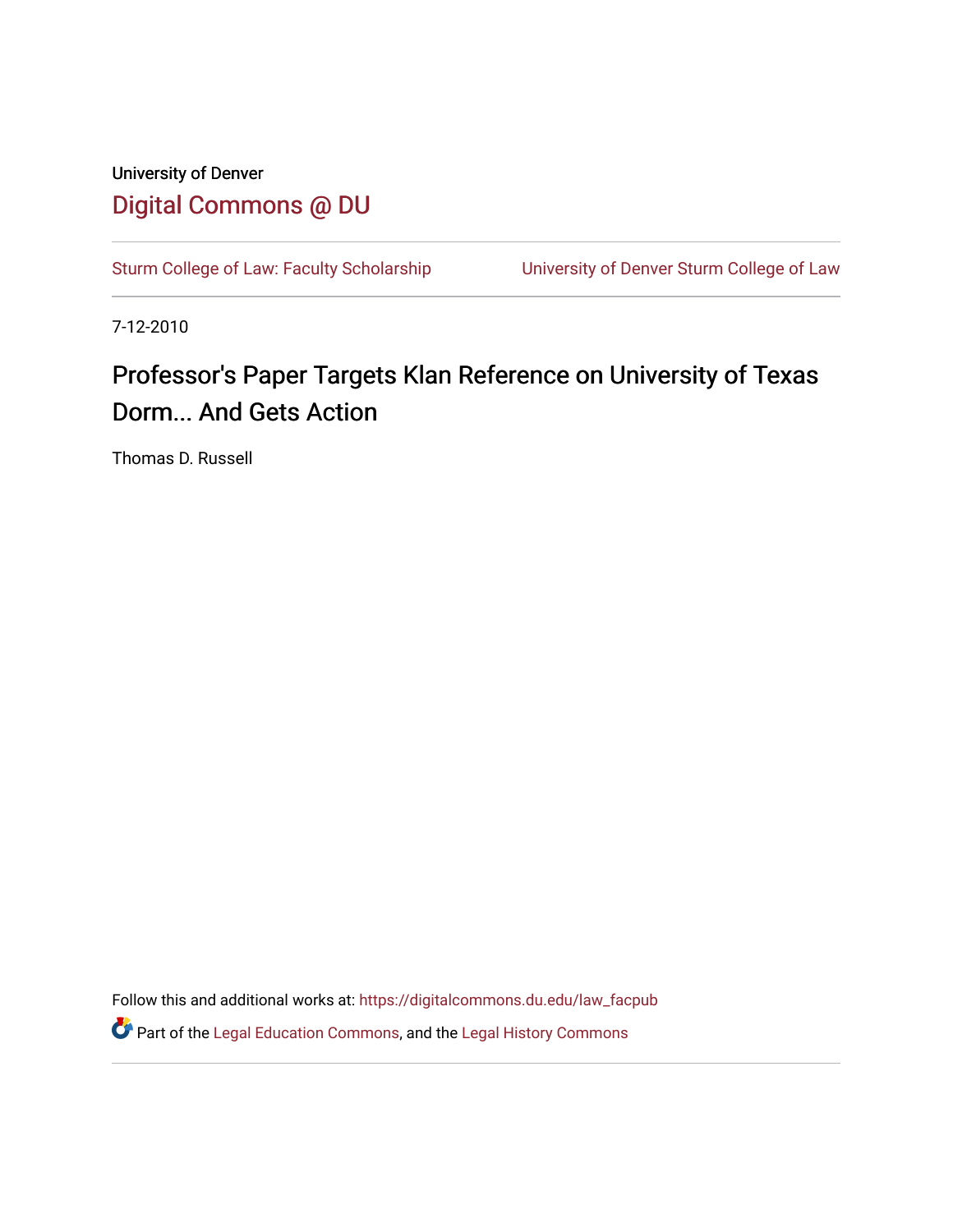# Professor's Paper Targets Klan Reference on University of Texas Dorm... And Gets Action

#### Publication Statement

Copyright is held by the author. User is responsible for all copyright compliance.

Originally published as Thomas D. Russell, Professor's Paper Targets Klan Reference on University of Texas Dorm... And Gets Action, THE HUFFINGTON POST (July 12, 2012), https://www.huffpost.com/ entry/professors-paper-targets\_b\_643347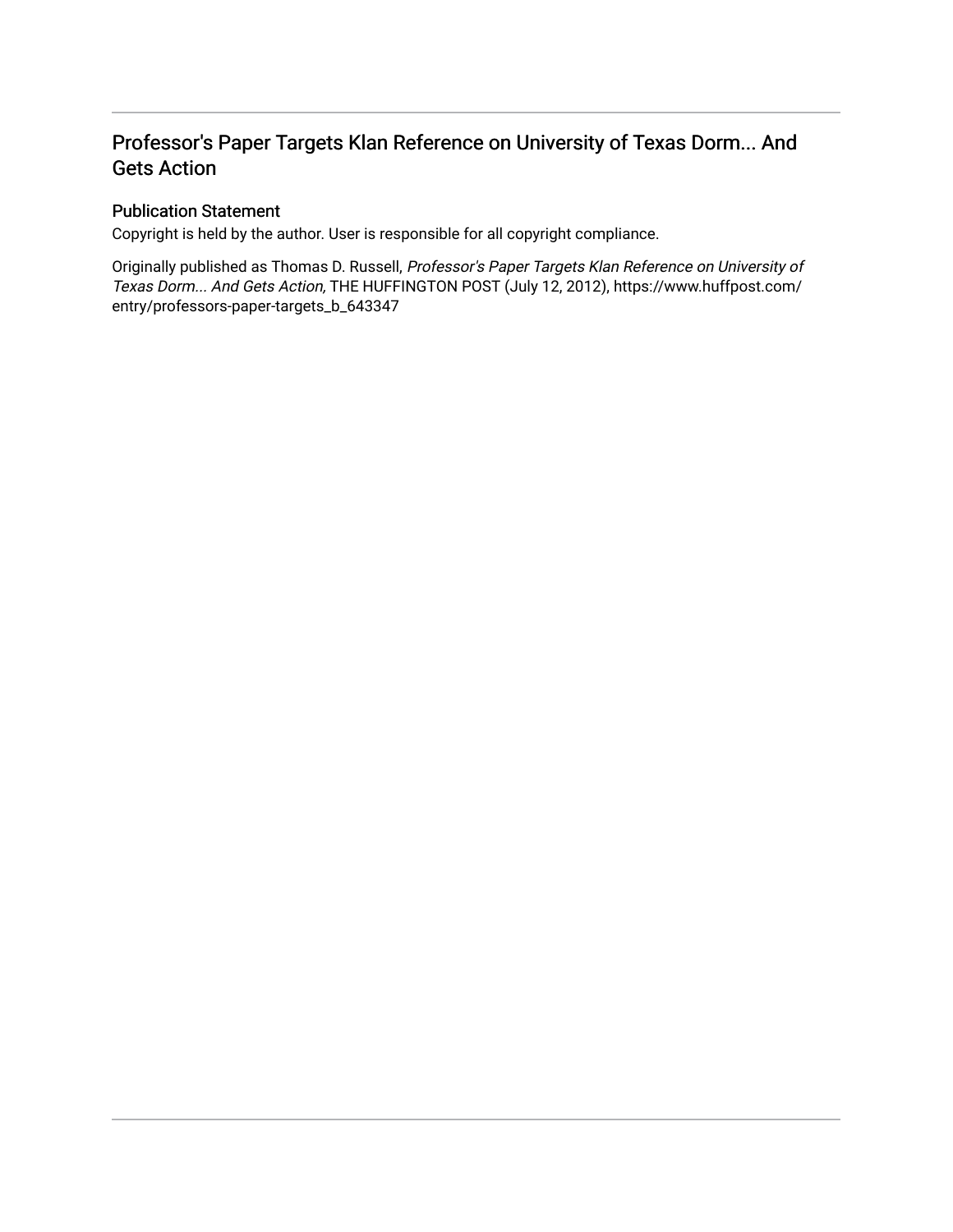# **Professor's Paper Targets Klan Reference on U. of Texas Dorm ... And Gets Action**

Ten weeks ago, my 48-page legal history paper started a Texas-sized controversy about a University of Texas dormitory named for a Klan leader.

In her diary in 1916, Virginia Woolf referred to legal history as "something that matters to no one; & will never be used, seen, or read."

Ten weeks ago, my [48-page legal history paper](http://www.houseofrussell.com/) started a Texas-sized controversy about a University of Texas dormitory named for a Klan leader.

UT first admitted African-American students in 1950 after the NAACP's Legal Defense Fund lawyers beat Texas before the US Supreme Court in Sweatt v. Painter. Four years later, the great NAACP lawyers won Brown v. Board of Education.

Just a few weeks after the Brown decision, UT put a Klansman's name on a brand-new dormitory for law and graduate students.

The Klan issue is not really the greatest challenge my paper poses. The first part of my title -- "Keep the Negroes Out of Most Classes Where There Are a Large Number of Girls" -- is from a memo the UT registrar wrote a few days after the Brown decision. Post-Brown, UT's administrators developed a standardized admissions exam they knew would exclude most black applicants. Publicly, they presented the test as race-neutral and began to emphasize the idea of merit. There is no simple remedy for the legacy of exclusion based upon the unseen power of the entrance exam.

Since a university professor gave my paper to a television reporter in early May, a controversy has raged on the easier issue of the dorm's name. Initially, UT administrators resisted renaming, but last Friday, UT President William Powers announced that he will ask the regents to rename the dorm.

# **Who was Simkins?**

After the Civil War ended, William Stewart Simkins dishonored himself by becoming a criminal and terrorist. In late 1860s Florida, Simkins and his brother Eldred were Klan leaders. A masked, armed nightrider who admitted terrorizing freed slaves, William Stewart Simkins proudly spoke of beating a "darkey" with a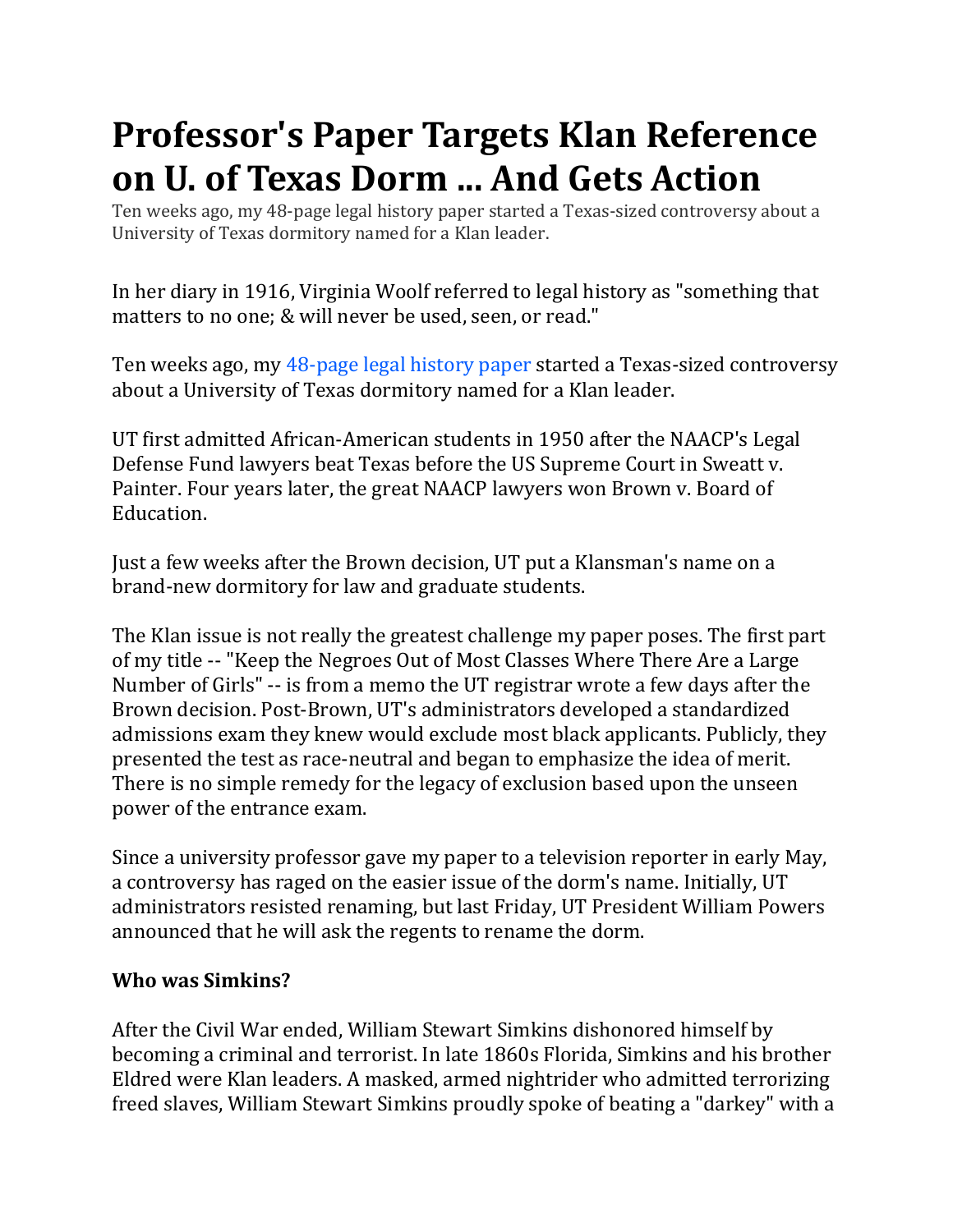barrel stave. He robbed a train of rifles intended for the state militia, and the Klan used these guns to terrorize African Americans. Simkins threatened an African-American legislator and kept blacks from the polls. In just one of the Florida counties under his command, Klansmen murdered 25 freed slaves during a three-year period.

### **Lessons**

Without blogs and social media, Virginia Woolf may have been right about legal history. However, Twitter, Facebook, HuffPost, CNN.com, television and print newspapers such as the *Wall Street Journal* have generated exactly the public conversation for which I had hoped.

The reach of the conversation astonishes me. One letter: "I am a Lifer at Avenal prison in California and saw the article and reference to you in a WSJ which a prison guard had discarded."

Twitter feeds and the comments of blogs and newspapers make clear that we historians need to do a better job teaching about the Klan. Many romanticize the Reconstruction-era Klan as the good, righteous KKK that kept order and was not racist. That claim -- to use the technical jargon of legal history -- is poppycock.

We historians need to stop the confusion between the Klan and confederate soldiers. I regard military service -- whether for the Union or the Confederacy - as honorable. Joining the Klan never was.

Still others claim that "everyone thought that way" and accuse me of applying today's standards to the past. Many southern states had a black majority in the 1860s; blacks did not support the KKK. Nor did all the whites. That's why, when criminal prosecutions backed by Congressional authority started after 1871, the Simkins brothers were gone to Texas. They fled as outlaws and became Texas lawyers.

Smugly dismissing UT, the state of Texas, or the entire South is also an easy -- and ignorant -- response. Issues of race are central to the history of the entire U.S. UT is a great and important American university. And Texans understand honor and will look you in the eye and apologize when they have done wrong.

Anonymous commenters bring up all the things named for Sen. Byrd -- I call them Byrdies. The late senator repented and apologized again and again for his KKK membership in the first part of his life. Professor Simkins never repented.